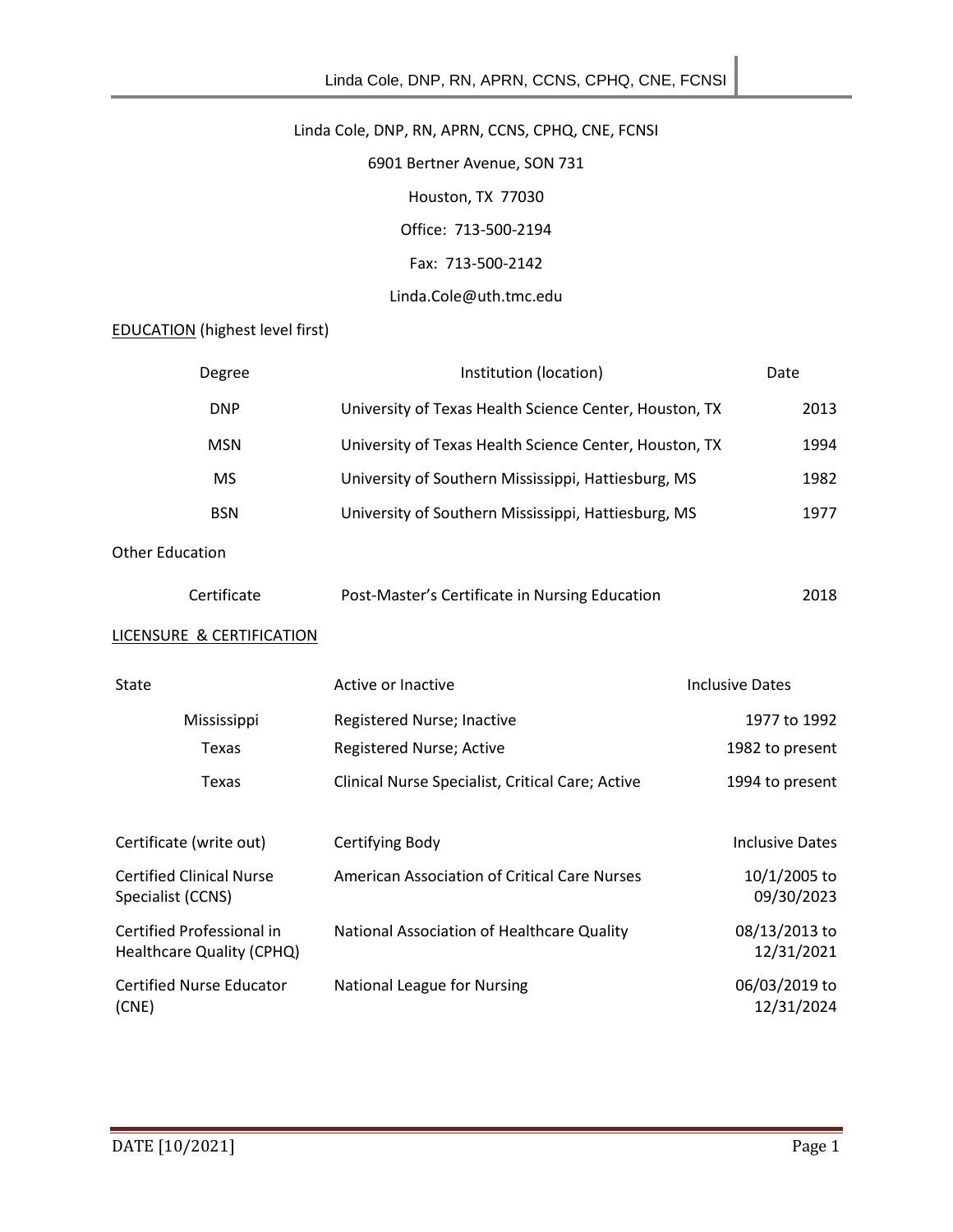## PROFESSIONAL EXPERIENCE (past to current)

| Institution                                                                                                  | Position title                                                                                                                                                     | <b>Inclusive Dates</b> |
|--------------------------------------------------------------------------------------------------------------|--------------------------------------------------------------------------------------------------------------------------------------------------------------------|------------------------|
| Forrest General Hospital,<br>Hattiesburg, MS                                                                 | Staff Nurse, Medical/Surgical                                                                                                                                      | 1977                   |
| Home Health Agency Multi-<br>County, Hattiesburg, MS                                                         | Home Health Nurse                                                                                                                                                  | 1977-1978              |
| South Mississippi Home Health,<br>Hattiesburg, MS                                                            | Home Health Nurse                                                                                                                                                  | 1978-1980              |
| Forrest General Hospital,<br>Hattiesburg, MS                                                                 | Staff Nurse, Medical/Surgical                                                                                                                                      | 1980-1982              |
| Center for the Retarded,<br>Houston, TX                                                                      | Manager                                                                                                                                                            | 1982-1983              |
| Hermann Hospital, Houston, TX                                                                                | Staff Nurse; Nurse Manager                                                                                                                                         | 1983-1989              |
| CHI St. Luke's Health Baylor St.<br>Luke's (formerly St. Luke's<br>Episcopal Hospital), Houston, TX          | Staff Nurse-ICU; Clinical<br>Educator; Outcomes Manager;<br><b>Advanced Practice Nurse;</b><br>Manager; Director-Program<br>Management; Magnet Program<br>Director | 1989-2016              |
| CHI St. Luke's Health System,<br>Houston, TX                                                                 | Interim Division Director-<br><b>Advanced Clinical Practice</b>                                                                                                    | 2016-2017              |
| Cizik School of Nursing, University Instructor-DNP Program<br>of Texas Health Science Center,<br>Houston, TX |                                                                                                                                                                    | 09/2016 to 12/2017     |
|                                                                                                              | Assistant Professor, Clinical<br>Department of Graduate Studies                                                                                                    | 03/2017 to present     |
|                                                                                                              | <b>Track Coordinator, Nursing</b><br>Leadership Program<br>Department of Graduate Studies                                                                          | 08/31/2020 to present  |
| HONORS & AWARDS (past to current)                                                                            |                                                                                                                                                                    |                        |
| Award                                                                                                        | Awarding Organization                                                                                                                                              | Date                   |
| Who's Who in American Nursing                                                                                | Society of Nursing Professionals                                                                                                                                   | 1996                   |
| <b>Nursing Celebration</b>                                                                                   | Texas Nurses' Association, District #9                                                                                                                             | 1998                   |
| <b>Outstanding Advanced Practice</b><br><b>Nurse</b>                                                         | Houston-Gulf Coast Chapter of American<br><b>Association of Critical Care Nurses</b>                                                                               | 2000                   |
| <b>Clinical Excellence Award</b>                                                                             | Harris County Medical Society Alliance                                                                                                                             | 2013                   |
| <b>DNP Award</b>                                                                                             | Zeta Pi Chapter Sigma Theta Tau International                                                                                                                      | 2013                   |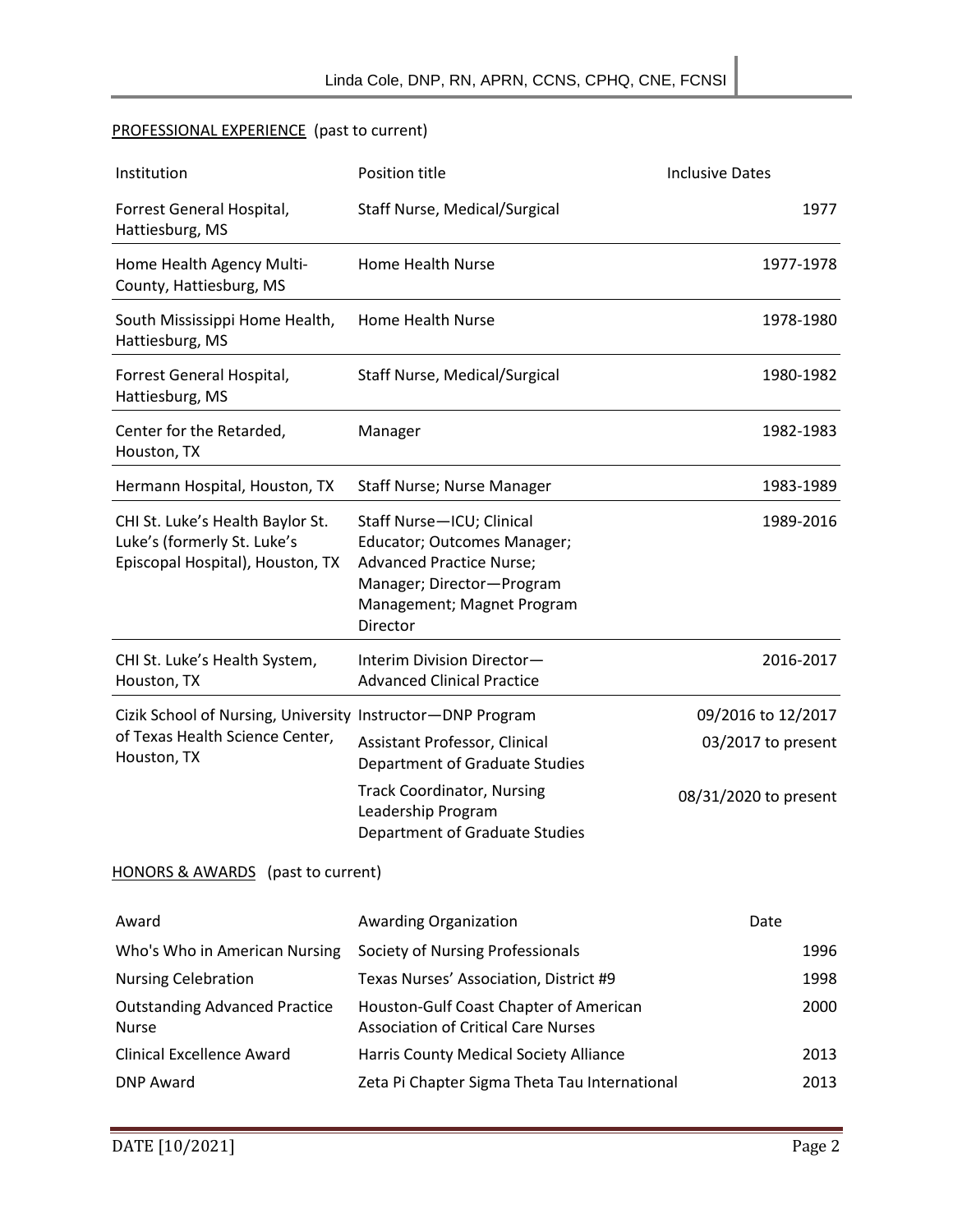| <b>Graduation Farewell Address</b> | Cizik School of Nursing, University of Texas<br>Health Science Center at Houston | 2013 |
|------------------------------------|----------------------------------------------------------------------------------|------|
| Fellow                             | Clinical Nurse Specialist Institute                                              | 2021 |

## **GRANTS**

Research Grants (past to current)

Evaluation of the Impact of Guided Imagery on Pain and Associated Variables in Hospitalized Adult Patients in an Acute Care Facility; Nursing Research Fund, CHI St. Luke's Health Baylor St. Luke's Medical Center, Houston, TX; Principal Investigator (Linda Cole); \$4700; 2013

Cole, L., Snow, F., Stafford, S. & Boss, L. Innovation Competencies and Organizational Culture among Texas' Registered Nurses: An Investigative Study. Dean's Research Award, submitted May 7, 2021 (\$5,000; Not funded)

Boss, L., Cole, L., Giegerich, C., & Ulrich, B. Simulation-Based Learning for the Development of Nursing Leadership Skills in Nurse Managers. INACSL Debra Spunt Research Grant, submitted October 8, 2021 (\$1,000; Decision pending)

#### Other Funded Projects Including Contracts for Service (past to current)

#### Educational Grants (past to current)

Continuing Education for Palliative Care Team Members; Friends of Nursing, CHI St. Luke's Health Baylor St. Luke's Medical Center, Houston, TX; Program Manager (Linda Cole) \$29,000; 2013

Palliative Care Conference; Friends of Nursing, CHI St. Luke's Health Baylor St. Luke's Medical Center, Houston, TX; Program Manager (Linda Cole) \$16,500; 2013

Development of Palliative Care Patient Education Materials (English & Spanish); St. Luke's Excellence Fund, CHI St. Luke's Health System, Houston, TX; Program Manager (Linda Cole); \$20,000; 2013

Nursing Education Workshops: CHI St. Luke's Foundation; Director—Program Management (Linda Cole); \$15,000; 2016

#### Other Funded Projects

Palliative Care Annual Bereavement Service: St. Luke's Excellence Fund, CHI St. Luke's Health System, Houston, TX; Program Manager (Linda Cole); \$15,000; 2013

Palliative Care Bereavement Newsletter (English & Spanish): St. Luke's Excellence Fund, CHI St. Luke's Health System, Houston, TX; Program Manager (Linda Cole); \$4000; 2013

No One Dies Alone Program: Flo McGee via CHI St. Luke's Foundation; Program Manager (Linda Cole); \$10,000; 2013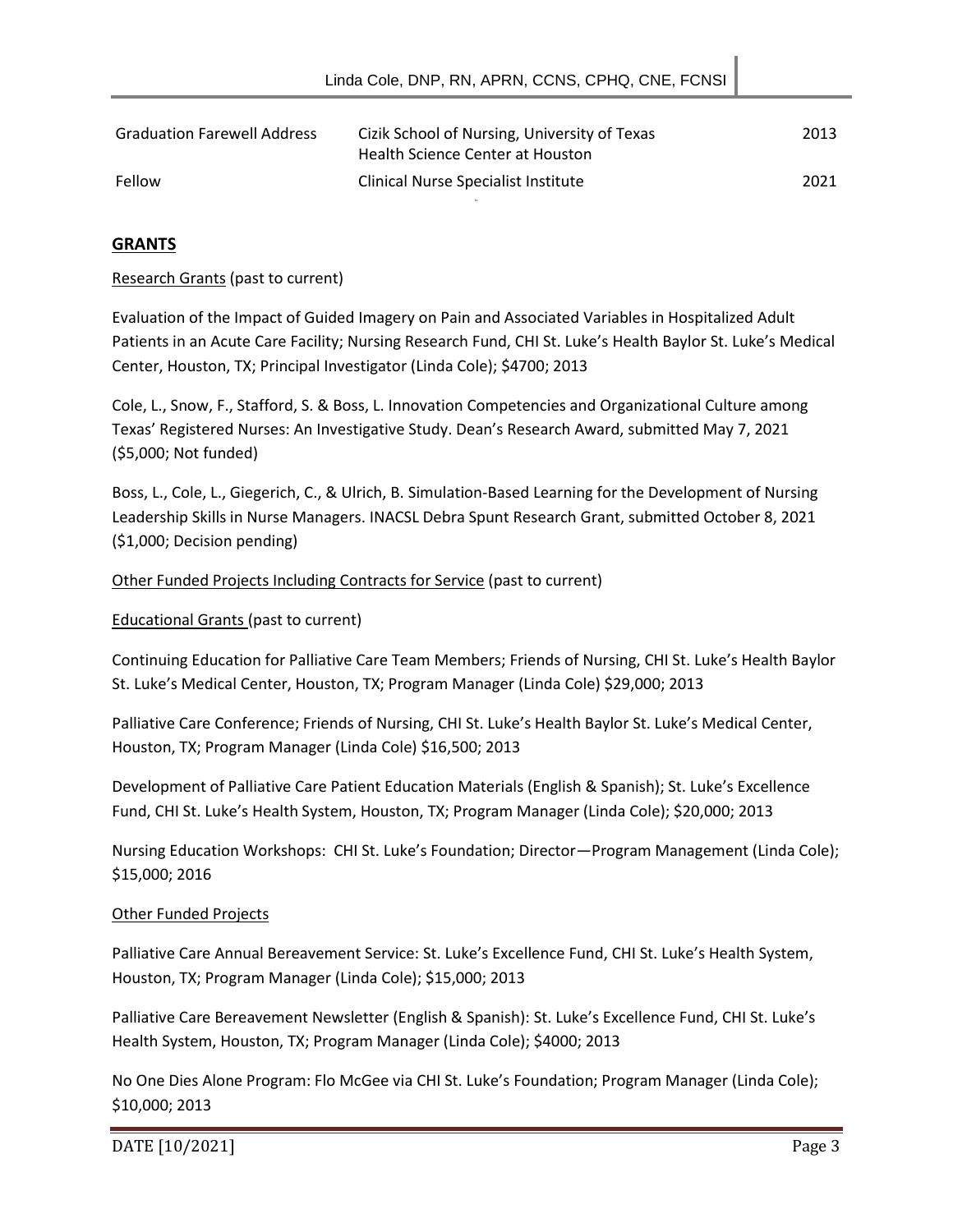No One Dies Alone Program: CHI St. Luke's Foundation; Program Manager (Linda Cole); \$30,000; 2014

Music & Guided Imagery: CHI St. Luke's Foundation; Program Manager (Linda Cole); \$10,000; 2014

DAISY Award: Friends of Nursing via CHI St. Luke's Foundation; Director—Program Management (Linda Cole); \$2000 annually; 2016

#### **PUBLICATIONS**

Peer Reviewed Publications (past to current - APA format, indicate if invited)

- Cole, L. & Houston, S. (1997). Integrating information technology with an outcomes management program. *Critical Care Nursing Quarterly, 19*(4), pp. 71-79.
- Hedberg, A., Lairson, D., Aday, L., Chow, J., Suki, R., Cole, L., & Wolf, J. (1998) Effectiveness of an early postoperative enteral feeding protocol. *Journal of Clinical Outcomes Management, 5*(2), pp. 21- 28.
- Cole, L. (1999). Early enteral feeding after surgery. *Critical Care Clinics of North America, 11*(2), pp. 227-232.
- Cole, L. (2001). Unraveling the mystery of acute pancreatitis. *Nursing2001, 31* (12) pp. 58-63.
- Cole, L. (2002). Unraveling the mystery of acute pancreatitis. *Dimensions of Critical Care Nursing, 21*(3), pp. 86-90.
- Cole, L. & Lobiondo-Wood, G. (2014) Music as an adjuvant therapy in control of pain and symptoms in hospitalized adults: A systematic review. *Pain Management Nursing,* 15 (1), 406-425. doi: 10.1016/j.pmn.2012.08.010
- Cole, L. (2018). Psychosocial issues and life style changes for the renal patient. *Nursing Clinics of North America, 53*(4), 589-600
- Cole, L., (2020). Non-Allopathic interventions for the management of acute and chronic pain: A brief review. *OJIN: The Online Journal of Issues in Nursing*, *25*(2). DOI: 10.3912/OJIN.Vol25No02PPT15
- Cole, L., Boss, L., Fowler, D., & Cheatham, L. (2021). Using leadership simulation scenarios with graduate nursing learners to support front-line nurse leader competency development. *Nurse Leader, 19*(4), 405-410. https://doi.org/10.1016/j.mnl.2020.08.012.
- Cole, L. (2021) Changes in pain and anxiety in hospitalized adults associated with using guided imagery. *Pain Management Nursing, 22*(4), 465-469. https://doi.org/10.1016/j.pmn.2021.02.007

Non-Peer Reviewed Publications (past to current - APA format, indicate if invited)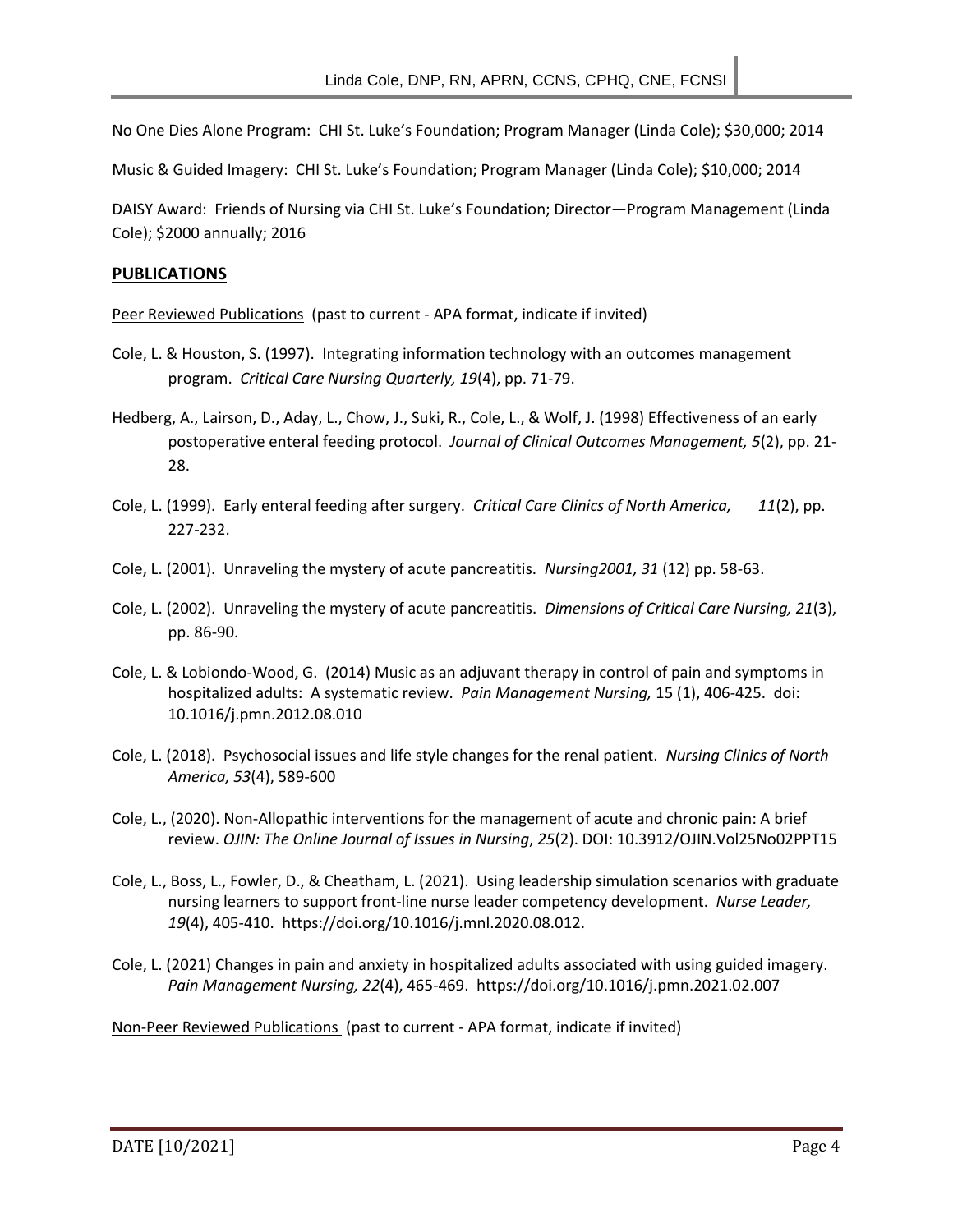- Cole, L., Lasker-Hertz, S., Grady, G., Clark, M., & Houston, S. (1996). Structured care methodologies: Tools for standardization and outcomes measurement. *Nursing Case Management, 1*(4), pp. 160-172.
- Cole, L. & Houston, S. (1997). Integrating information technology with an outcomes management program. *Journal of Rehabilitation Outcomes Measurement, 1*(5), pp. 55-61.
- Cole, L. & Houston, S. (1999). Structured care methodologies: Evolution and use in patient care delivery. *Outcomes Management for Nursing Practice, 3*(2), pp. 53-59

Books & Chapters (past to current)

- Cole, L., Lasker-Hertz, S., Clark, M. (1994). Developing Critical Pathways. In R. Luquire, A. Wojner, & S. Houston (Eds.) *Outcomes management: A user's guide* (pp. 47-57). Houston, TX: St. Luke's Episcopal Hospital.
- Cole, L. (1996). Nursing management of the patient with gastrointestinal bleeding. In S.D. Ruppert, J. Kernicki, & J.T. Dolan (Eds.), *Critical care nursing: Clinical management through the nursing process* (2nd ed) (pp. 804-819). Philadelphia, PA: F.A. Davis.
- Cole, L. (1996). Gastrointestinal assessment. In S.D. Ruppert, J. Kernicki, & J.T. Dolan (Eds.), *Critical care nursing: Clinical management through the nursing process* (2nd ed.) (pp. 791-803). Philadelphia, PA: F.A. Davis.
- Cole, L. (1996). Anatomy and physiology of the gastrointestinal system. In S.D. Ruppert, J. Kernicki, & J.T. Dolan (Eds.), *Critical care nursing: Clinical management through the nursing process* (2nd ed.) (pp. 777-790). Philadelphia, PA: F.A. Davis.
- Houston, S., Cole, L., Wojner, A., & Luquire, R. (1996). What is outcomes management? In S. Houston, L. Cole, A. Wojner, & R. Luquire (Eds.), *Outcomes management: A user's guide* (2nd ed.) (pp. 1- 23). Houston, TX: St. Luke's Episcopal Hospital
- Cole, L., Lasker-Hertz, S., Clark, M., & Grady, G. (1996). Developing structured care methodologies for standardization & outcomes management. In S. Houston, L. Cole, A. Wojner, & R. Luquire (Eds.), *Outcomes management: A user's guide* (2nd ed.) (pp. 56-78). Houston, TX: St. Luke's Episcopal Hospital

Media & Other Creative Products (past to current)

None

#### Peer Reviewed Abstracts (past to current)

Hedberg, A.M., Chow, J., Cole, L., Suki, R., & Wolf, J.A. (1997) Economic implications of an early postoperative enteral feeding protocol. *Journal of the American Dietetic Association, 97*(9) pp. A-9.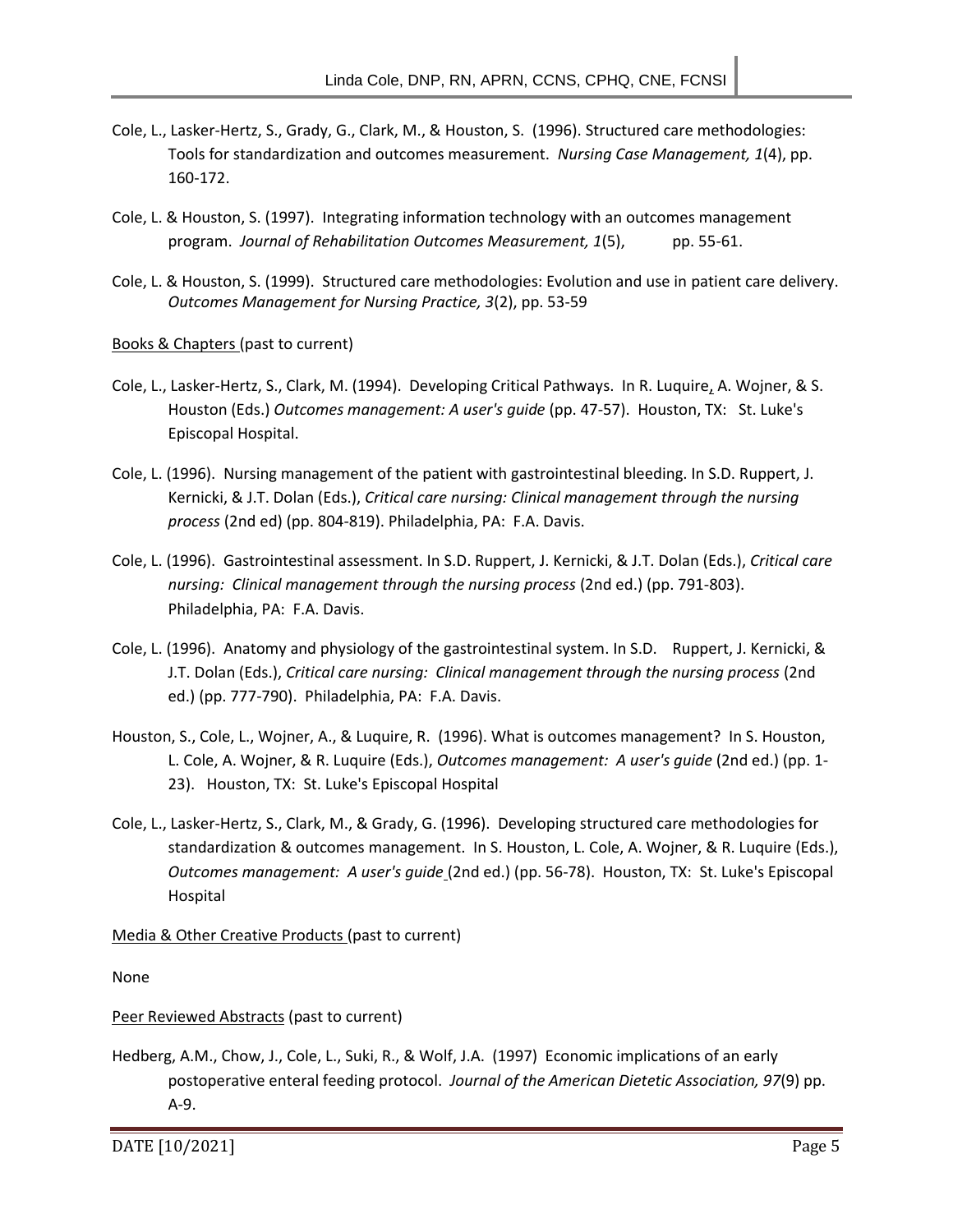- Rich, K., Cole, L., Jacobs, A. & Odeniyi, E. (2010). Hospital based nurse led consultation teams: Impact on pain management and palliative care. *Journal of Clinical Nursing, 19* (Suppl. 1), pp. 149-150.
- Ike, C., Freibott, P., Myers, K., Sabo, J., Cole L., Grami, P**.,** Laine, G. (2015) Impact of Order Set Utilization for the Treatment of Patients with Severe Sepsis and Septic Shock. *Critical Care Medicine.* 43(12):267. doi: 10.1097/01.cccm.000047489.2.26538.5a

Other (current to past – Reviews of books or media, Editorials, Letters to the Editors, Monographs, etc)

None

## **PRESENTATIONS**

## International (past to current)

Cole, L., Rich, K., & Cunningham, M. (July, 2008). Impact of an Advanced Practice Nurse (APRN) Led Pain Consult Service, Sigma Theta Tau International 19th International Nursing Research Congress Focusing on Evidence-Based Practice, Singapore; Poster

Cole, L. & Snow, F. (November, 2019). Project Management Applied to Nursing Leadership Graduate Education, Association for Leadership Science in Nursing International Conference, Los Angeles, CA; Podium

Cole, L., Boss, L., Fowler, D., & Cheatham, L. (November, 2020). The Benefit of Simulation to Develop Confidence to Conduct Crucial Conversations in Graduate Nursing Leadership Learners. Association of Leadership Science in Nursing's International Conference; Podium Presenter; Conference held virtually.

Boss, L., Cole, L., Fowler, L., & Cheatham, L. (November, 2020). The Use of Peer-Facilitated Simulation for Teaching Advanced Leadership Skills in a Graduate Nursing Program: A Pilot Study. Association of Leadership Science in Nursing's International Conference; Podium Presenter; Conference held virtually.

Cole, L. (November, 2020). Faculty's Role in Developing Resilience in Emerging Nursing Leaders. Association of Leadership Science in Nursing's International Conference; Poster Presenter; Conference held virtually.

Cole, L., Ramaswamy, P., Mullassery, D., Mackavey, C., & Vincent, H. (October, 2021). Using an Academic-Service Partnership to Build Resiliency in Front-line Staff. Association of Leadership Science in Nursing's International Conference; Poster Presenter; Conference held virtually.

## National (past to current)

Cole, L. (April, 1991). The OB Patient in the Adult ICU, Shared Governance: Soaring to New Heights, La Jolla, CA; Poster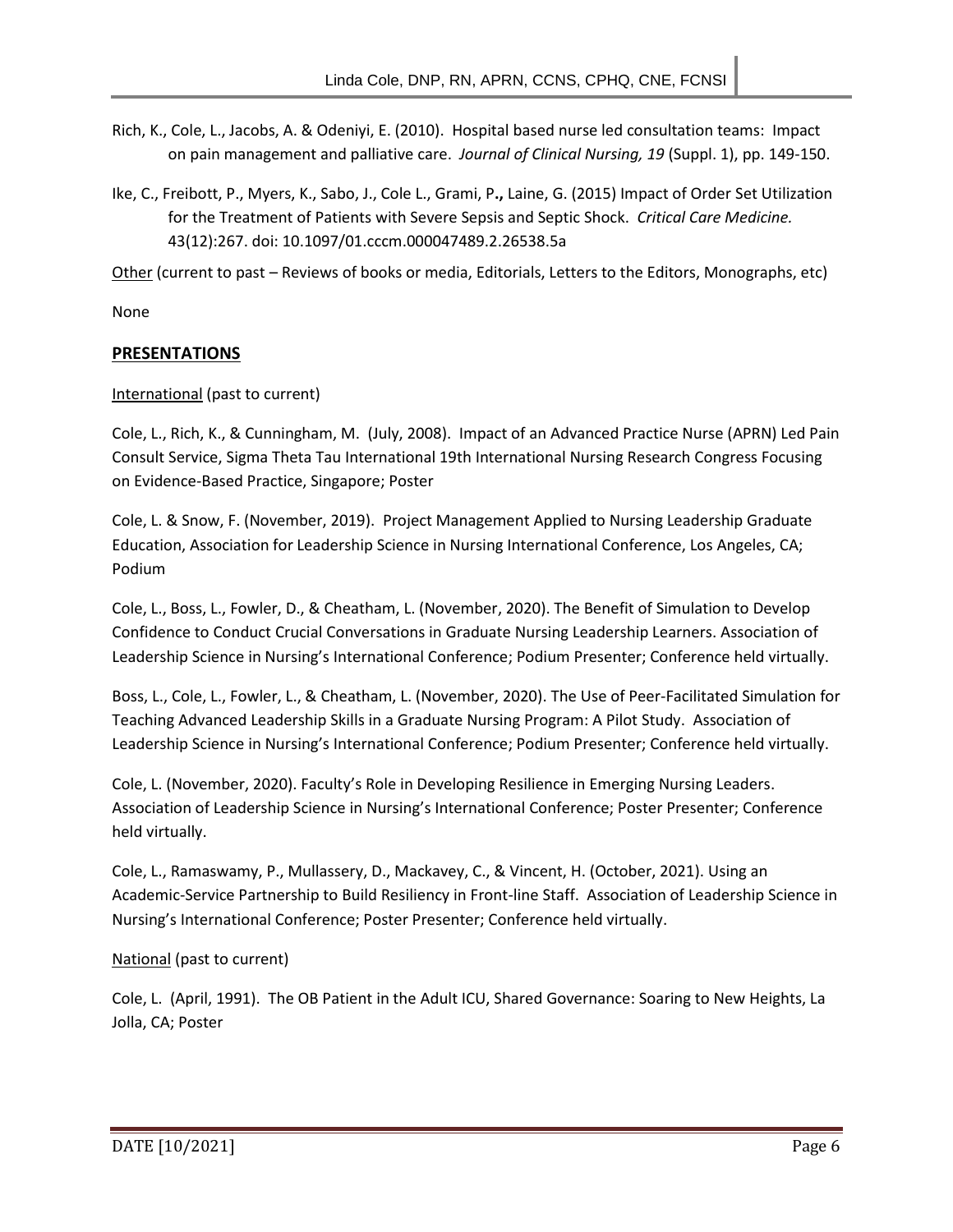Cole, L., Head, M., & Lamb, J. (May, 1991). A Panel Discussion: The Staff Nurse's and Nurse Manager's Perspective, Pre-Conference: Professional Models of Performance Appraisal: Peer and Self-Review, American Association of Critical Care Nurses: NTI, Boston, MA; Podium Presenter

Cole, L. (November, 1992 to April, 1993). Lab Values Interpretation (8 hour workshop), American Healthcare Institutes, Baltimore, MD, Presented at multiple locations; Podium Presenter

Cole, L. (September 17, 1993). Outcomes Management: The Common Sense Conspiracy, Iowa Association of Nurse Executives, Des Moines, IA; Podium Presenter

Cole, L. (January, 1995 to March, 1996). Developing Outcome-Driven Clinical Pathways (8 hour workshop), Business Network, Burr Ridge, IL, Presented at multiple locations; Podium Presenter

Cole, L., Houston, S., Kite-Powell, D., Luquire, R., & Wojner, A. (May 14, 1995). Integrating Information Technology with Outcomes Measurement, Pre-conference: The Era of Outcomes Management: Building Partnerships for Practice Excellence, American Association of Critical Care: NTI, New Orleans, LA; Podium Presenter

Cole, L. (June, 1995). Using Clinical Assessment System in an Outcomes Management Program, Transition Systems, Inc. 9th Annual Users' Conference, Phoenix, AZ; Podium Presenter

Cole, L. (March, 1996). Linking Clinical and Financial Outcomes: Achieving Effectiveness Through Clinical Assessment, Transition Systems, Inc. 10th Annual Users' Conference, Orlando, FL; Podium Presenter

Cole, L. (May, 1997). Taking the Next Step: Using TSI to Develop a Disease Management Approach to Chronic Illness, Transition Systems, Inc. 11<sup>th</sup> Annual Users' Conference, Palm Springs, CA; Podium Presenter

Hedberg, A.M., Chow, J., Cole, L., Suki, R., & Wolf, J.A. (October, 1997). Economic Implications of an Early Postoperative Enteral Feeding Protocol, 80<sup>th</sup> Annual Meeting & Exhibition of the American Dietetic Association, Boston, MA; Poster

Ideno, K., Hedberg, A.M., Cole, L., & Kite-Powell, D. (January, 1998). Utilization of Outcomes Management in Development of a Multidisciplinary Screening Triage System, Nutrition Practice Poster Session, 22<sup>nd</sup> Clinical Congress of the American Society for Parental and Enteral Nutrition, Lake Buena Vista, FL; Poster

Cole, L., Houston, S., Kite-Powell, D., Langstein, D., & Scroggins, N. (May, 2000). Advanced Management of Patient Outcomes: The Evolution of Predictor Models, National Teaching Institute, American Association of Critical Care Nurses, Orlando, FL; Podium Presenter

Cole, L. & Siders, K. (February, 2003). Improving Pain Management Through Analysis of Clinical Outcomes, American Society of Pain Management Nursing, 13th Annual Meeting, Kansas City, MO; Podium Presenter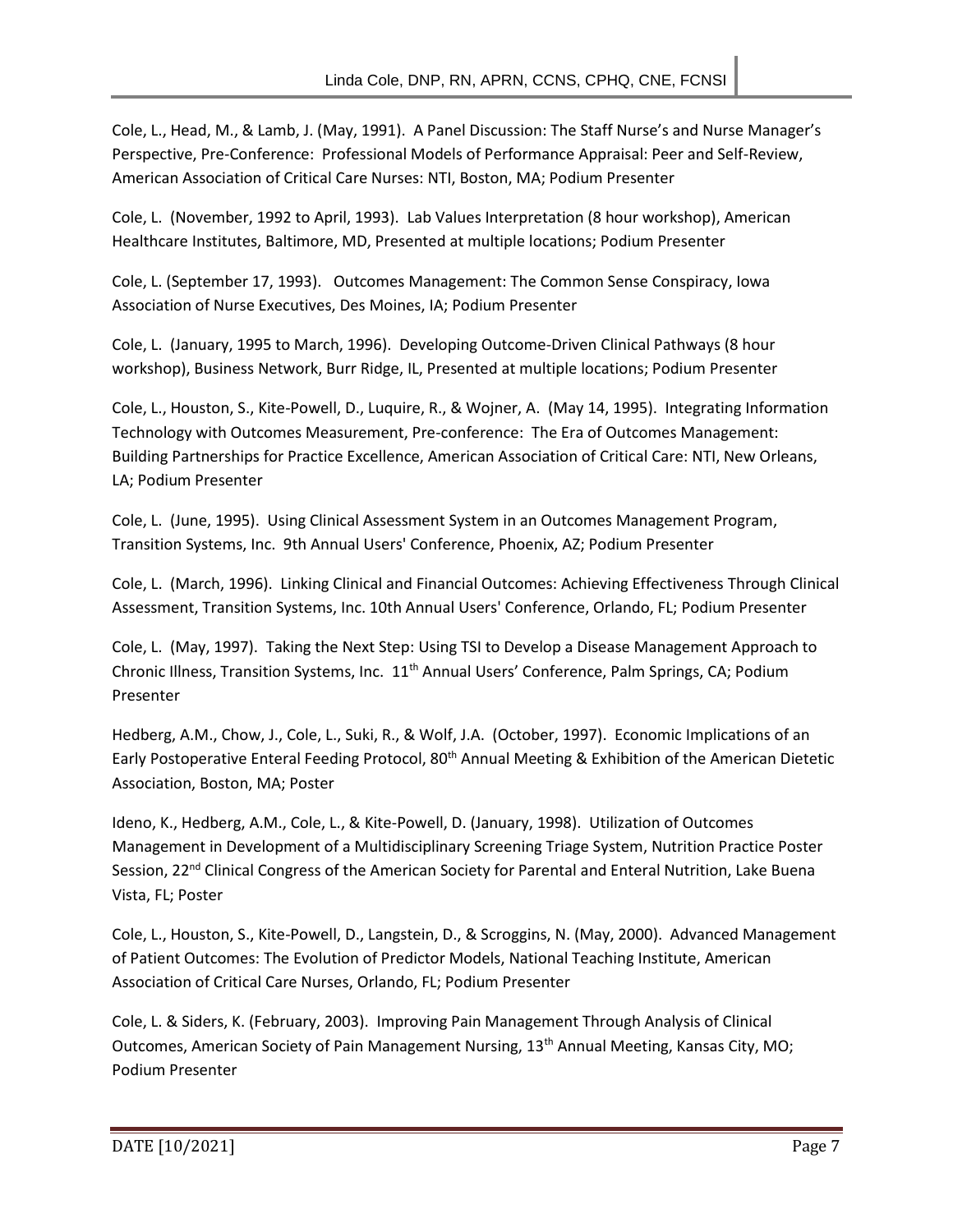Cole, L. & Rich, K. (December, 2007). Impact of an Advanced Practice Nurse (APRN) Pain Consult Service, IHI - 19<sup>th</sup> Annual National Forum on Quality Improvement in Health Care, Orlando, FL; Poster

Ruffin, D. & Cole, L. (October, 2008). Completing the Circle - A Celebration of Life, ANCC National Magnet Conference, Salt Lake City, UT; Poster

Rich, K. & Cole, L. (October, 2008). Empowering Nurses: A Successful Advanced Practice Nurse Pain Management Service, ANCC National Magnet Conference, Salt Lake City, UT; Poster

Keller, L., Cole, L., Blizzard, C., & Jacobs, A. (November, 2008). A Descriptive Analysis Using National Consensus Project's Eight Domains, Center to Advance Palliative Care Level I/Level II Seminar, Grapevine, TX; Poster

Brown, L. & Cole, L. (April, 2009). Achieving A Consistent ST Elevation Myocardial Infarction (STEMI) Door To Balloon (D2B) Time 24/7/365, 12<sup>th</sup> Congress of Chest Pain Centers, Memphis, TN; Poster

Odeniyi, M. & Cole, L. (October, 2009). Palliative Care Team Performance Improvement: Building on Referral and Family Satisfaction Outcomes with Death Survey, Center to Advance Palliative Care Level I/Level II Seminar, Atlanta, GA; Poster

Calvin, A. & Cole, L. (March, 2010). The Family Member's Perspective on the Hospitalized Patient's Death, Annual Assembly of the American Academy of Hospice and Palliative Medicine & Hospice and Palliative Nurses Association, Boston, MA; Poster

Keller, L. & Cole, L. (October, 2010). Legitimizing the Role of the Palliative Care Program at St. Luke's Episcopal Hospital, Advocating for Clinical Excellence Transdisciplinary Palliative Care Education, Los Angeles, CA; Poster

Cole, L. (October, 2011). Empowering Nurses with an Advanced Practice Nurse (APRN) Led Pain Management Consult Service, ANCC National Magnet Conference, Phoenix, AZ; Podium Presenter

Cole, L. (November, 2015). Using Guided Imagery to Reduce Pain and Anxiety. 43rd Biennial Convention Sigma Theta Tau International, Las Vegas, NV; Podium Presenter.

Cole, L. (March, 2019). Preventative Ethics and Palliative Care in the ICU Setting. National Association of Clinical Nurse Specialists 2019 Annual Conference, Orlando, FL; Podium Presenter

Cole, L. (March, 2019). Integrative Medicine and Geriatrics: Do the Pieces Fit? National Association of Clinical Nurse Specialists 2019 Annual Conference, Orlando, FL; Podium Presenter.

Cole, L. (2019, August 8). Managing Ethical Dilemmas in Today's Health Care Setting, National Association of Clinical Nurse Specialists, Reston, VA; Webinar. Retrieve from https://nacns.org/professional-resources/education/webinar-series/

Cole, L. (March, 2020). Caring for the Care Giver: Strategies to Reduce Moral Distress. National Association of Clinical Nurse Specialists 2020 Annual Conference, Indianapolis, IN; Podium Presenter.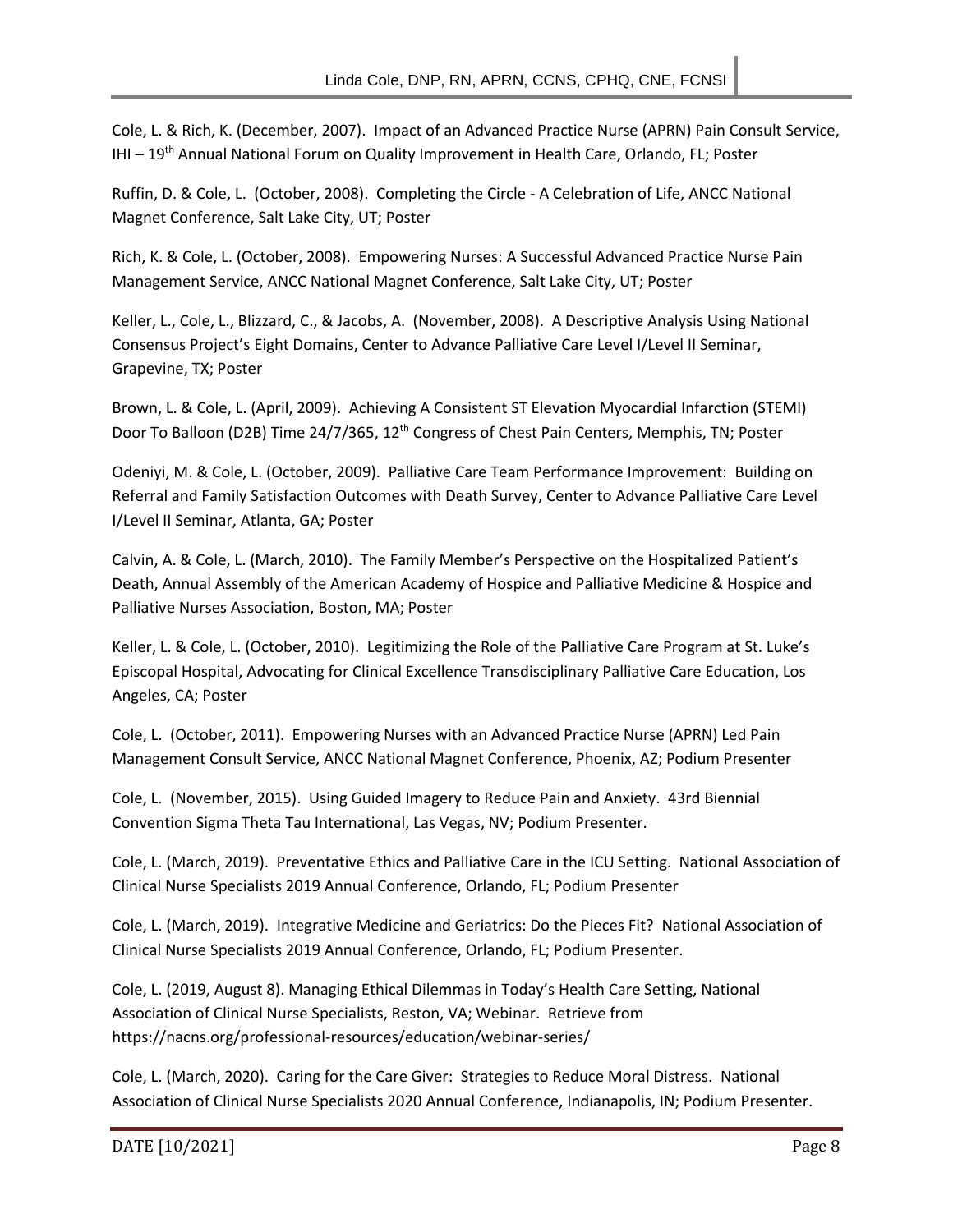Cole, L. (March, 2020). Integrative Medicine's Role in Pain Management. National Association of Clinical Nurse Specialists 2020 Annual Conference, Indianapolis, IN; Podium Presenter.

Cole, L. (March, 2020). Putting the "B" Back in Work-Life Balance. National Association of Clinical Nurse Specialists 2020 Annual Conference, Indianapolis, IN; Podium Presenter.

Cole, L., Boss, L., Fowler, D., & Cheatham, L. (May, 2020). Using Leadership Simulation Scenarios with Graduate Nursing Learners to Support Front-line Nurse Leader Competency Development. National League of Nursing/Boise State Simulation Conference, Boise, ID; Podium Presenter (Conference Cancelled).

Cole, L. (March, 2021). Building Resiliency During a Pandemic. National Association of Clinical Nurse Specialists 2021 Annual Conference, Conference held virtually; Podium Presenter.

Cole, L. (March, 2021). Project Management for the Non-Project Manager. National Association of Clinical Nurse Specialists 2021 Annual Conference, Conference held virtually; Podium Presenter.

Cole, L., Boss, L., & Giegerich, C. (July, 2021). Developing Front-Line Nurse Leaders Using Leadership Simulation. National Organization of Nursing Leadership Annual Conference, Conference held virtually; Podium Presenter

## Regional/State (past to current)

Cole, L. (July, 2013). Using Guided Imagery to Reduce Pain and Anxiety, Summer Institutes on Quality Improvement: Improvement Science Summit, San Antonio, TX; Poster

Cole, L. (October, 2014). Using Guided Imagery to Reduce Pain and Anxiety, Geriatricks 2014: Care of the Older Adult Conference, Dallas, TX; Poster

Cole, L. (January, 2014). Using Guided Imagery to Reduce Pain and Anxiety, Texas Association of Clinical Nurse Specialists Conference, Austin, TX; Podium Presenter

Cole, L. (January, 2014). Integrative Medicine: No Longer Your Granny's Home Remedy, Texas Association of Clinical Nurse Specialists Conference, Austin, TX; Podium Presenter

Cole, L. (October, 2014). Integrative Medicine & Geriatrics: Do the Pieces Fit? Geriatricks 2014: Care of the Older Adult Conference, Dallas, TX; Podium Presenter

Cole, L. (June, 2016). Integrative Medicine and Geriatrics: Do the Pieces Fit, Texas Association of Clinical Nurse Specialists Conference, Round Rock, TX; Podium Presenter

Cole, L. (June, 2016). Preventive Ethics and Palliative Care in the ICU Setting, Texas Association of Clinical Nurse Specialists Conference, Round Rock, TX; Podium Presenter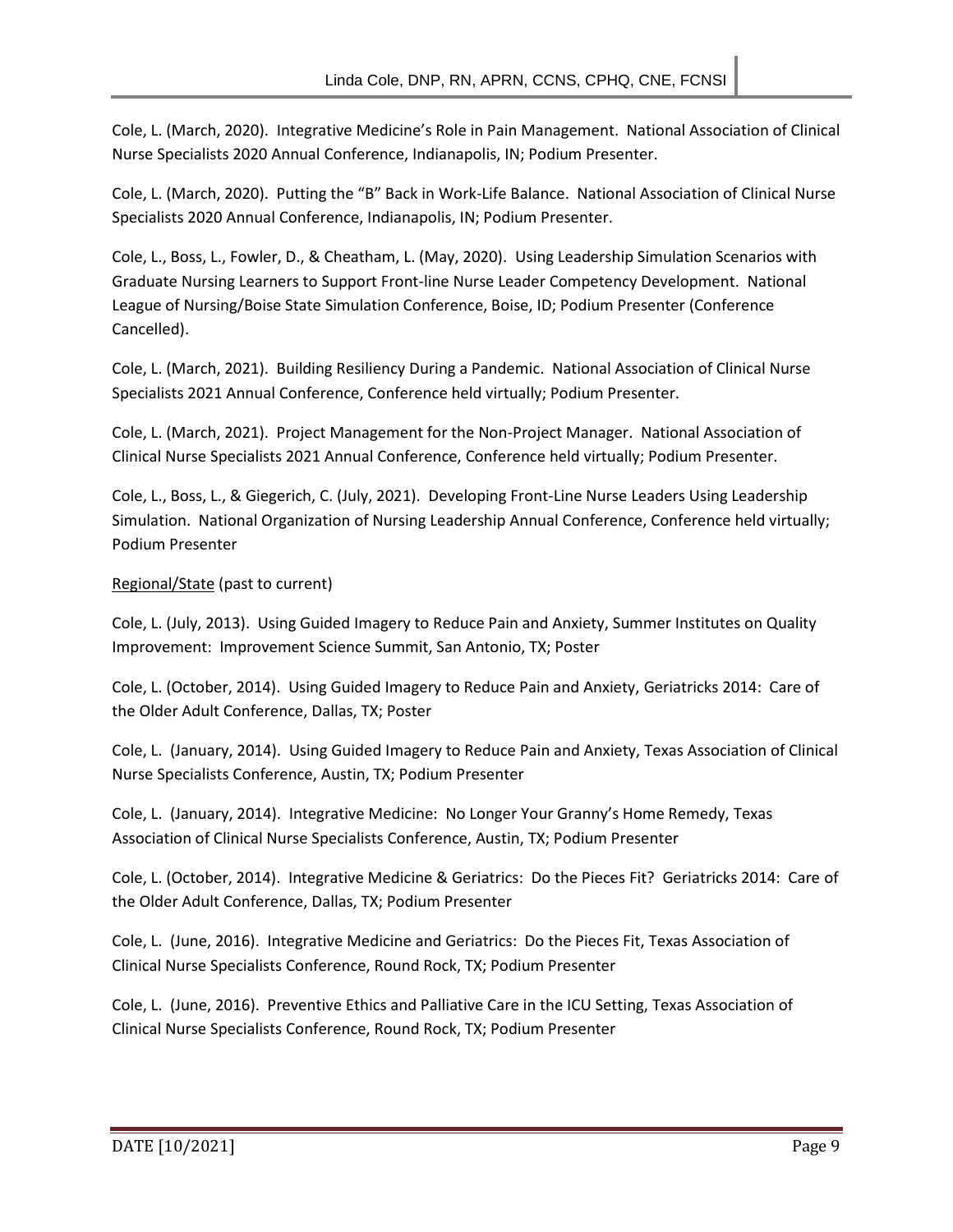Christopherson, K., Hong, Y.F., & Cole, L. (February, 2019). Multimodal Process of Graduate Online Course Evaluation, The UT System Kenneth I. Shine, MD, Academy of Health Science Education 2019 Annual Meeting, Austin, TX; Poster

Cole, L. (June, 2019). Project Management for the Non-Project Manager. Texas Association of Clinical Nurse Specialists Conference, Round Rock, TX; Podium Presenter

Cole, L. (June, 2019). Caring for the Caregiver: Strategies to Reduce Moral Distress. Texas Association of Clinical Nurse Specialists Conference, Round Rock, TX; Podium Presenter

Cole, L. (June, 2019). Putting the "B" Back in Work-Life Balance. Texas Association of Clinical Nurse Specialists Conference, Round Rock, TX; Podium Presenter.

Cole, L. (January, 2021). Caring for the Care Giver: Strategies to Reduce Moral Distress and Build Resiliency. Texas Association of Clinical Nurse Specialits; Podium Presenter; Workshop held virtually.

Local (past to current)

Cole, L. (April, 1991). ABG Interpretations, Houston Collaborative Critical Care Course, Houston, TX, April, 1991; Podium Presenter

Cole, L. (October, 1991). ABG Interpretations, American Association of Critical Care Nurses-Houston Gulf Coast Chapter: Critical Care Trends, Houston, TX; Podium Presenter

Cole, L. (December, 1991). The OB Patient in the Adult ICU, Quality and Innovations, Houston, TX; Poster

Cole, L. (December, 1992). Collaborative Workshop Planning in Critical Care, Managing the Transformation of Health Care, Houston, TX; Poster

Cole, L. (March, 1993 to September, 1996). Abdominal and Renal Assessment, Houston Collaborative Critical Care Course, Houston, TX; Podium Presenter

Cole, L. (January, 1996). The Effects of Normal Saline on the Amount of Secretions Obtained and Oxygen Saturation During Endotracheal Suctioning, Texas Medical Center Committee on Nursing Research, Houston, TX; Poster

Cole, L. (March, 1996). Developing Critical Pathways, American Association of Critical Care Nurses-Houston Gulf Coast Chapter: Critical Care Trends, Houston, TX; Podium Presenter

Cole, L. (March, 1997). Effectiveness of an Early Postoperative Feeding Protocol, American Association of Critical Care Nurses-Houston Gulf Coast Chapter: Critical Care Trends, Houston, TX; Podium Presenter

Cole, L. (March, 1997). Acute Pancreatitis: The Silent Killer, American Association of Critical Care Nurses-Houston Gulf Coast Chapter: Critical Care Trends, Houston, TX; Podium Presenter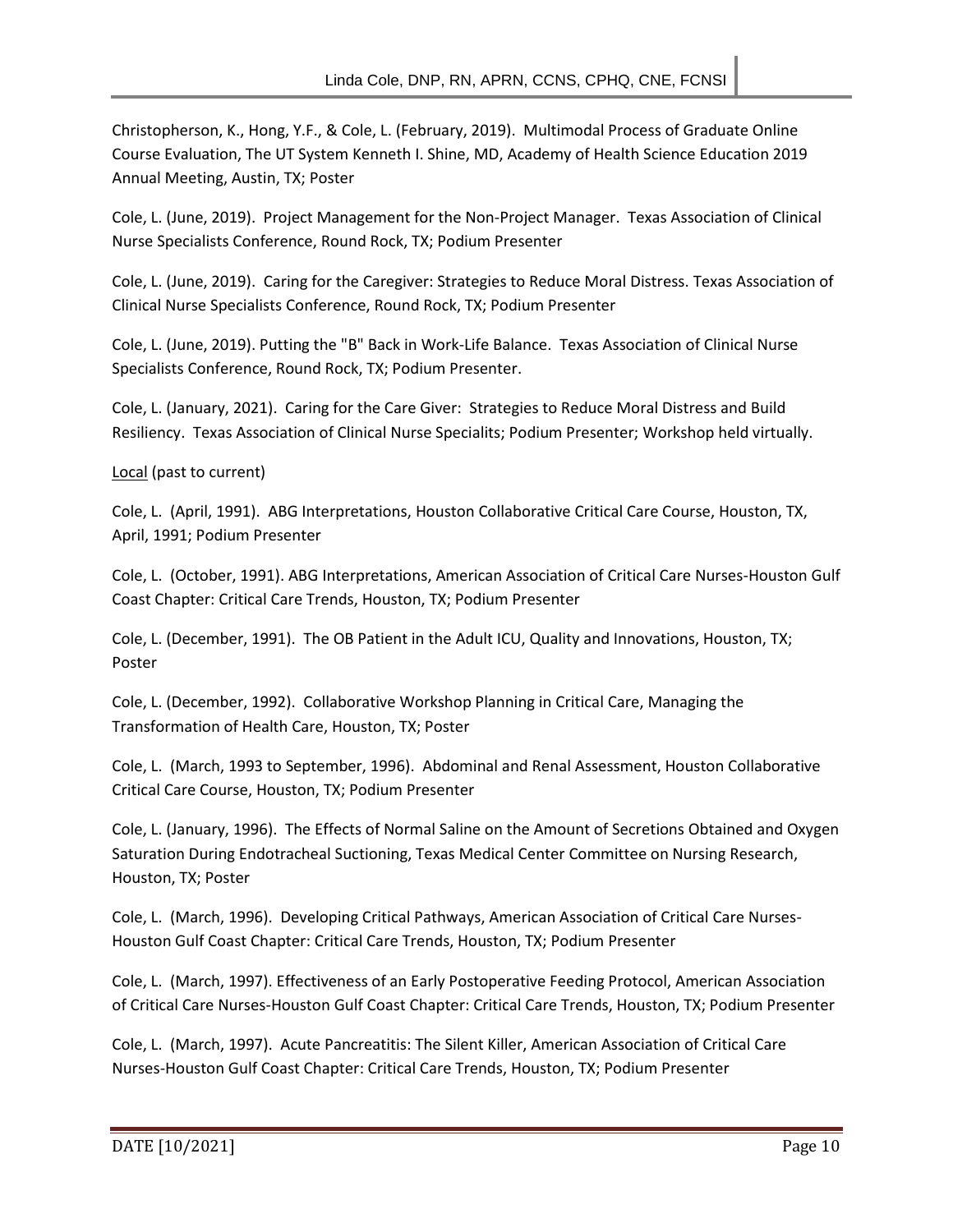Cole, L. (1997 to 2001). Acute Pancreatitis, Houston Collaborative Critical Care CCRN Review Course, Houston, TX; Podium Presenter

Cole, L. (February, 1998). The Gut's Role in Multisystem Organ Failure, American Association of Critical Care Nurses Houston Gulf-Coast Chapter, Houston, TX; Podium Presenter

Cole, L. (March, 1999). The Gut's Role in Multisystem Organ Failure, St. Luke's Episcopal Hospital, Houston, TX; Podium Presenter

Cole, L. (November, 2000). Impact of Computerization on Patient Care Delivery, St. Luke's Episcopal Hospital Nursing Research Day, Houston, TX; Podium Presenter

Cole, L. (January, 2001). Alternative Therapies in Pain Management, St. Luke's Episcopal Hospital Pain Management Workshop, Houston, TX; Podium Presenter

Cole, L. (September, 2001). Redefining the Art & Science of Critical Care, Critical Care Workshop, St. Luke's Episcopal Hospital, Houston, TX; Podium Presenter

Cole, L. (September, 2001). The Gut's Role in Multisystem Organ Failure, Critical Care Workshop, St. Luke's Episcopal Hospital, Houston, TX; Podium Presenter

Cole, L. (October, 2001). Managing Change in the New Age of Nursing, Texas Gulf Coast Chapter of the National Association of Orthopaedic Nurses Fall Workshop, Houston, TX; Podium Presenter

Cole, L. (October, 2001). Understanding the ABC's of Hepatitis, Texas Nurses Association, District 9, Houston, TX; Podium Presenter

Cole, L. (January, 2002). Understanding the ABC's of Hepatitis, Houston Gulf Coast Chapter of AACN, Houston, TX; Podium Presenter

Cole, L. (February, 2002). Understanding the ABC's of Hepatitis, TAPAN District 1, 22<sup>nd</sup> Annual District Seminar, Houston, TX; Podium Presenter

Cole, L. (March, 2002). Ouch! That Hurts!"—Pathophysiology of Pain, Pain Care Workshop: Beyond Basics, St. Luke's Episcopal Hospital, Houston, TX; Podium Presenter

Cole, L. (March, 2002). A Spoonful of Sugar Makes the Medicine Go Down, Pain Care Workshop: Beyond Basics, St. Luke's Episcopal Hospital, Houston, TX; Podium Presenter

Cole, L. (March, 2003). Putting It All Together, Spring Pain Care Workshop, St. Luke's Episcopal Hospital, Houston, TX; Podium Presenter

Cole, L. (August, 2005). And The Answer Is. . . Policies/Procedures & Documentation, Pain Resource Nurse Workshop, St. Luke's Episcopal Hospital, Houston, TX; Podium Presenter

Cole, L. (August, 2005). Pain Resource Nurse Role, Responsibilities & Expectations, Pain Resource Nurse Workshop, St. Luke's Episcopal Hospital, Houston, TX; Podium Presenter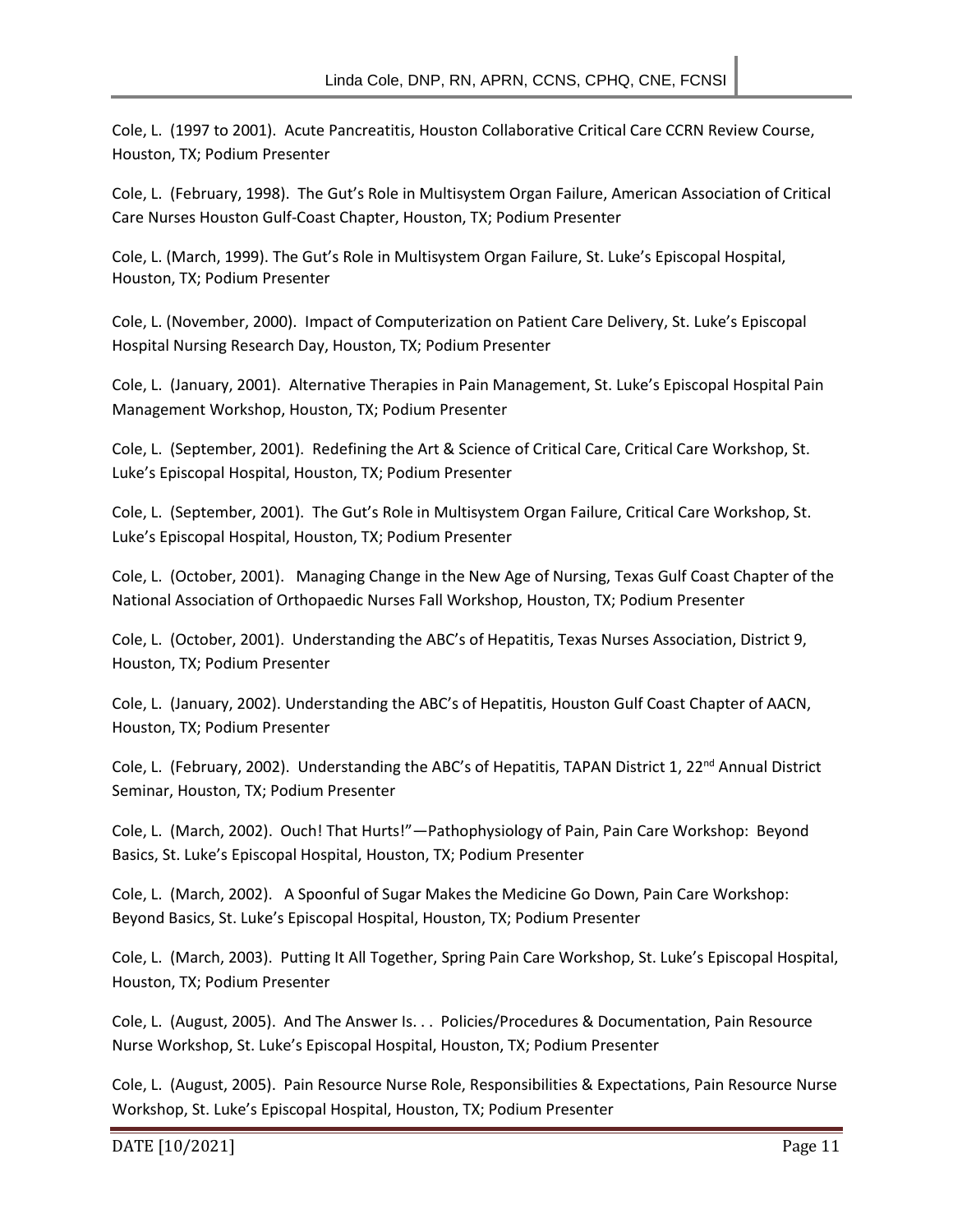Cole, L., Faires, V., Paige, B., & Beauchamp, C. (November, 2007). The Advantages of Rapid Response Utilization, Research Day, St. Luke's Episcopal Hospital, Houston, TX; Poster

Cole, L. (June, 2008). Pain Management Workshop, St. Luke's Community Medical Center—The Woodlands, The Woodlands, TX; Podium Presenter

Cole, L. (April, 2013). Creating an Integrative Medicine Program in a Tertiary Care Hospital, Research Day, Sigma Theta Tau International Zeta Pi Chapter, Houston, TX; Podium Presenter

Cole, L. (April, 2013). Creating an Integrative Medicine Program in a Tertiary Care Hospital, Research Day, Sigma Theta Tau International Zeta Pi Chapter, Houston, TX: Poster

Cole, L. (October, 2013). Using Guided Imagery to Reduce Pain and Anxiety, Research Day, St. Luke's Medical Center, Houston, TX; Podium Presenter

Cole, L. (October, 2013). Using Guided Imagery to Reduce Pain and Anxiety, Research Day, St. Luke's Medical Center, Houston, TX; Poster

Cole, L. (November, 2013). End of Life Considerations in the ICU, Society of Critical Care Medicine Texas Chapter, Houston, TX; Podium Presenter

Cole, L. & Snow, F. (May, 2019). Project Management Applied to Nursing Leadership Graduate Education, Texas Educator's Academies Collaborative for the Health Professions – Southeast 2019 Educational Symposium, Galveston, TX; Poster

Christopherson, K., Hong, Y.F., & Cole, L. (June, 2019). Multimodal Process of Graduate Online Course Evaluation, 2019 Advances in Teaching & Learning, Houston, TX; Poster

Cole, L. (July, 2020). Caring for the Caregiver: Strategies to Reduce Moral Distress & Build Resilience, Cizik School of Nursing Continuing Education Event, Houston, TX; Podium Presenter; Presentation held virtually

Cole, L. (April, 2021). Moral Distress. TIRR Nursing Resiliency Symposium, Houston, TX; Podium Presenter; Presentation held virtually

## **PROFESSIONAL SERVICE**

Consultations (past to current)

| Organization                | Location    | Role         | Inclusive dates |
|-----------------------------|-------------|--------------|-----------------|
| Cizik School of Nursing, UT | Houston, TX | Board member | 2015 to 2017    |
| Health DNP Advisory Board   |             |              |                 |

Editorial Boards/Panels (past to current)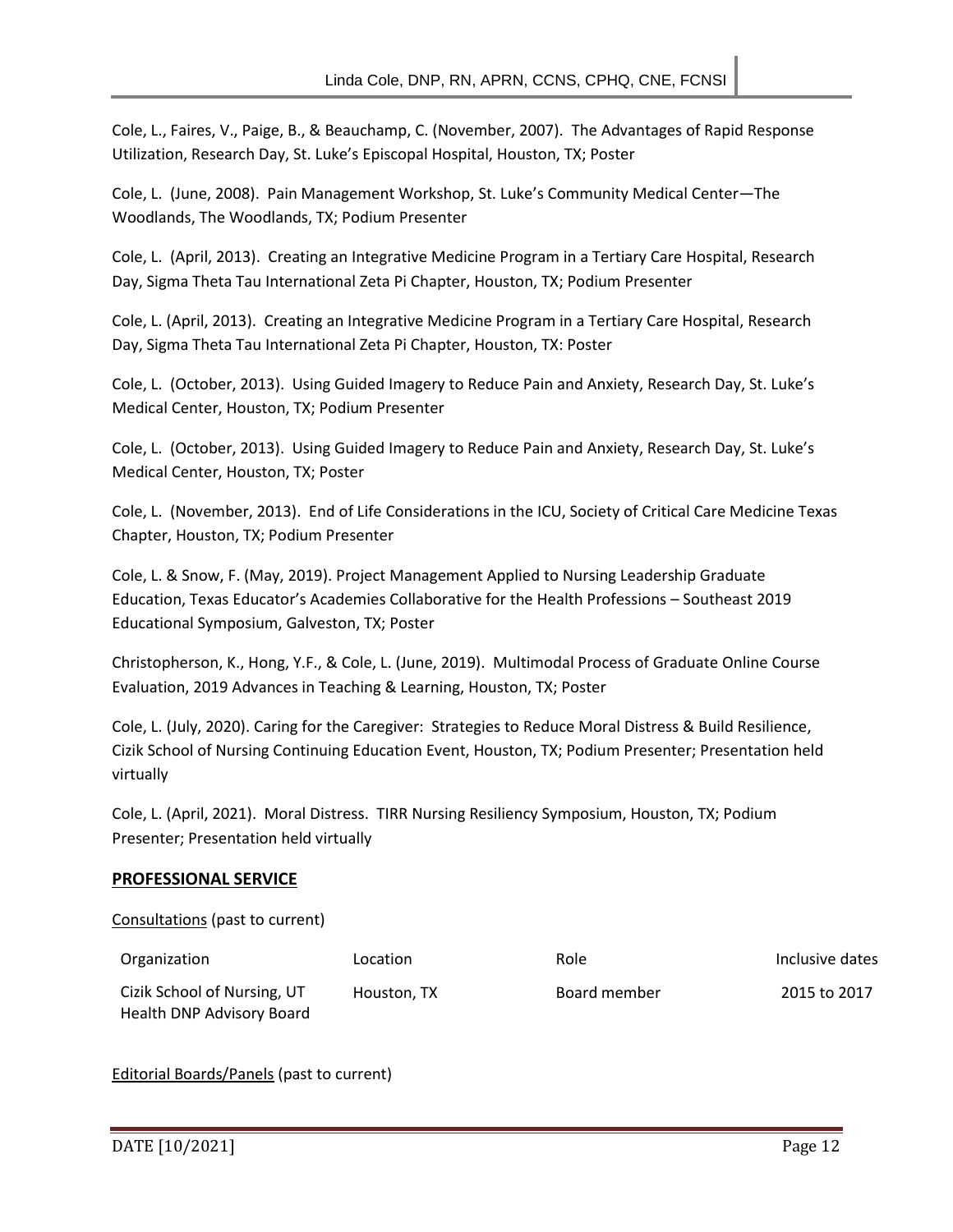| Journal                                                                                   |                                     | Role                       | Inclusive dates                 |
|-------------------------------------------------------------------------------------------|-------------------------------------|----------------------------|---------------------------------|
| Journal of Nursing and Interprofessional Leadership<br>in Quality and Safety              |                                     | <b>Editorial Board</b>     | 2016 to present                 |
| Professional Service (Professional organizations, Study Sections, etc. - past to current) |                                     |                            |                                 |
| Organization                                                                              |                                     | Role                       | Inclusive dates                 |
| The Internet Journal for Advanced Nursing Practice                                        |                                     | <b>Manuscript Reviewer</b> | 2009 to 2015                    |
| McMaster Online Rating of Evidence                                                        |                                     | <b>Manuscript Reviewer</b> | 2010 to 2017                    |
| <b>Pain Management Nursing</b>                                                            |                                     | <b>Manuscript Reviewer</b> | 2015 to present                 |
| <b>Complementary Therapies in Clinical Practice</b>                                       |                                     | <b>Manuscript Reviewer</b> | 2017 to present                 |
| <b>Professional Memberships</b>                                                           |                                     |                            |                                 |
| Organization                                                                              | Role                                |                            | Inclusive dates                 |
| American Association of Critical                                                          | Member                              |                            | 1989 to present                 |
| Care Nurses (AACN)                                                                        | Group of 100                        |                            | 1996 to 1998                    |
|                                                                                           | <b>Advanced Practice Advisory</b>   |                            | 2000 to 2001                    |
|                                                                                           | Group                               |                            |                                 |
|                                                                                           | Circle of Excellence Reviewer       |                            | 2006 to 2007                    |
|                                                                                           | NTI Poster Abstract Reviewer        |                            | 2018, 2020                      |
| <b>American Nurses Association</b>                                                        | Member                              |                            | 2015 to present                 |
| American Organization of Nursing                                                          | Member                              |                            | 2021 to present                 |
| Leadership                                                                                |                                     |                            |                                 |
| Association for Leadership                                                                | Member                              |                            | 2018 to present                 |
| <b>Science in Nursing</b>                                                                 | Leadership Succession               |                            | 2019 to 2020                    |
|                                                                                           | Committee                           |                            | 2021-2023                       |
| Houston-Gulf Coast Chapter                                                                | Member                              |                            | 1989 to present                 |
| <b>AACN</b>                                                                               | Seminar Committee, Member           |                            | 1989-1991, 1996-1998, 2000-2002 |
|                                                                                           | Seminar Committee, Co-Chair         |                            | 1998-2000                       |
|                                                                                           | <b>Education Committee Co-Chair</b> |                            | 1991-1993                       |
|                                                                                           | <b>President Elect</b>              |                            | 1994-1995                       |
|                                                                                           | President                           |                            | 1995-1996                       |
|                                                                                           | Past President                      |                            | 1996-1997                       |
| <b>International Nursing Association</b><br>for Clinical Simulation & Learning            | Member                              |                            | 2021 to present                 |
| <b>National Association of Clinical</b>                                                   | Member                              |                            | 2016 to present                 |
| <b>Nurse Specialists</b>                                                                  | <b>Conference Abstract Reviewer</b> |                            | 2013, 2018                      |
|                                                                                           | Research, EBP, & Scholarship        |                            | 2020 to present                 |
|                                                                                           | <b>Committee Member</b>             |                            |                                 |
| National League of Nursing                                                                | Member                              |                            | 2019 to present                 |
| Sigma Theta Tau International                                                             | Member                              |                            | 1997 to present                 |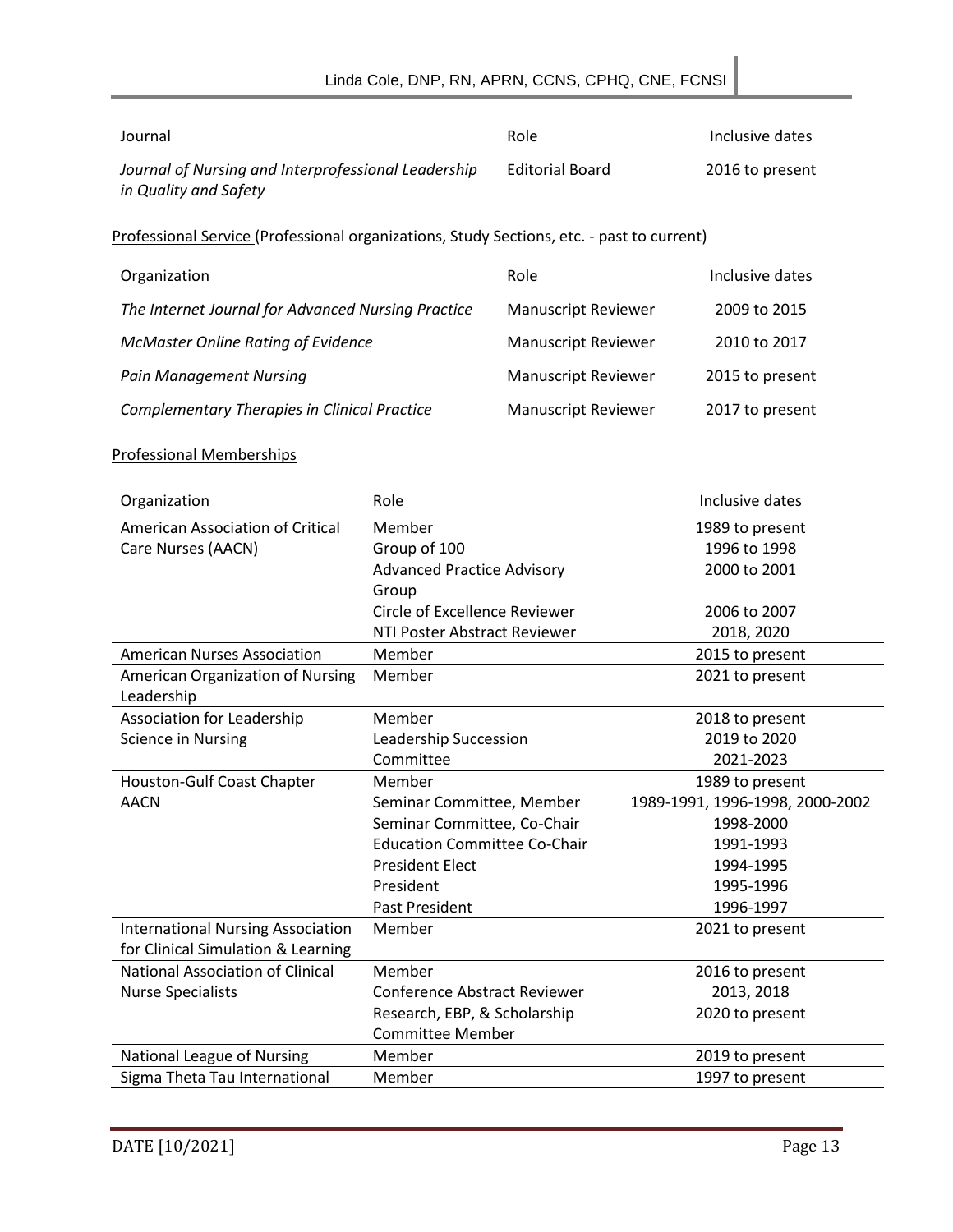| Sigma Theta Tau International<br>Member                                 |                                                                   |          | 2010 to present              |  |
|-------------------------------------------------------------------------|-------------------------------------------------------------------|----------|------------------------------|--|
| Zeta Pi Chapter                                                         | Leadership Succession                                             |          | 2017 to 2019                 |  |
|                                                                         | Committee                                                         |          |                              |  |
| <b>Texas Association of Clinical</b><br>Member                          |                                                                   |          | 2011 to present              |  |
| <b>Nurse Specialists</b>                                                | Legislative Committee Member                                      |          | 2014-2016                    |  |
|                                                                         | <b>Practice Committee Member</b>                                  |          | 2016-2018                    |  |
|                                                                         | Treasurer                                                         |          | 2019-2021                    |  |
|                                                                         | President-Elect                                                   |          | 2021-2022                    |  |
| Texas Nurses Association,                                               | Member                                                            |          | 2015 to present<br>2019-2019 |  |
| District 9                                                              | <b>Nominating Committee</b><br><b>APRN and Nursing Regulation</b> |          | 2019 to present              |  |
|                                                                         | <b>Expert Advisor</b>                                             |          |                              |  |
|                                                                         |                                                                   |          |                              |  |
| Institutional Service (past to current)                                 |                                                                   |          |                              |  |
| Institution (#1) Catholic Health Initiatives (CHI)                      |                                                                   |          |                              |  |
| Committee                                                               |                                                                   | Role     | Inclusive dates              |  |
| National Advanced Practice Council                                      |                                                                   | Member   | 2014-2017                    |  |
| Institution (#2) CHI St. Luke's Health System                           |                                                                   |          |                              |  |
| Committee                                                               |                                                                   | Role     | Inclusive dates              |  |
| Data Governance Committee                                               |                                                                   | Member   | 2011-2013                    |  |
| <b>Core Measure Committee</b>                                           |                                                                   | Member   | 2012-2013                    |  |
| Institution (#3) CHI St. Luke's Health Baylor St. Luke's Medical Center |                                                                   |          |                              |  |
| Committee                                                               |                                                                   | Role     | Inclusive dates              |  |
| <b>AMI/STEMI Committee</b>                                              |                                                                   | Member   | 2008-2015                    |  |
| Cardiopulmonary Resuscitation (CPR) Committee                           |                                                                   | Member   | 2007-2015                    |  |
| <b>Ethics Consultation Team &amp; Committee</b>                         |                                                                   | Member   | 2003-2017                    |  |
| <b>Executive Nurse Council</b>                                          |                                                                   | Member   | 2006-2017                    |  |
| <b>ICU Committee</b>                                                    |                                                                   | Member   | 2010-2015                    |  |
| Integrative Medicine Advisory Board                                     |                                                                   | Co-Chair | 2010-2013                    |  |
| <b>ISO Audit Team</b>                                                   |                                                                   | Member   | 2011-2015                    |  |
| <b>Medication Safety Committee</b>                                      |                                                                   | Member   | 2009-2017                    |  |
| <b>Nurse Manager Council</b>                                            |                                                                   | Member   | 2007-2017                    |  |
| Pain Management Committee                                               |                                                                   | Chair    | 2002-2013                    |  |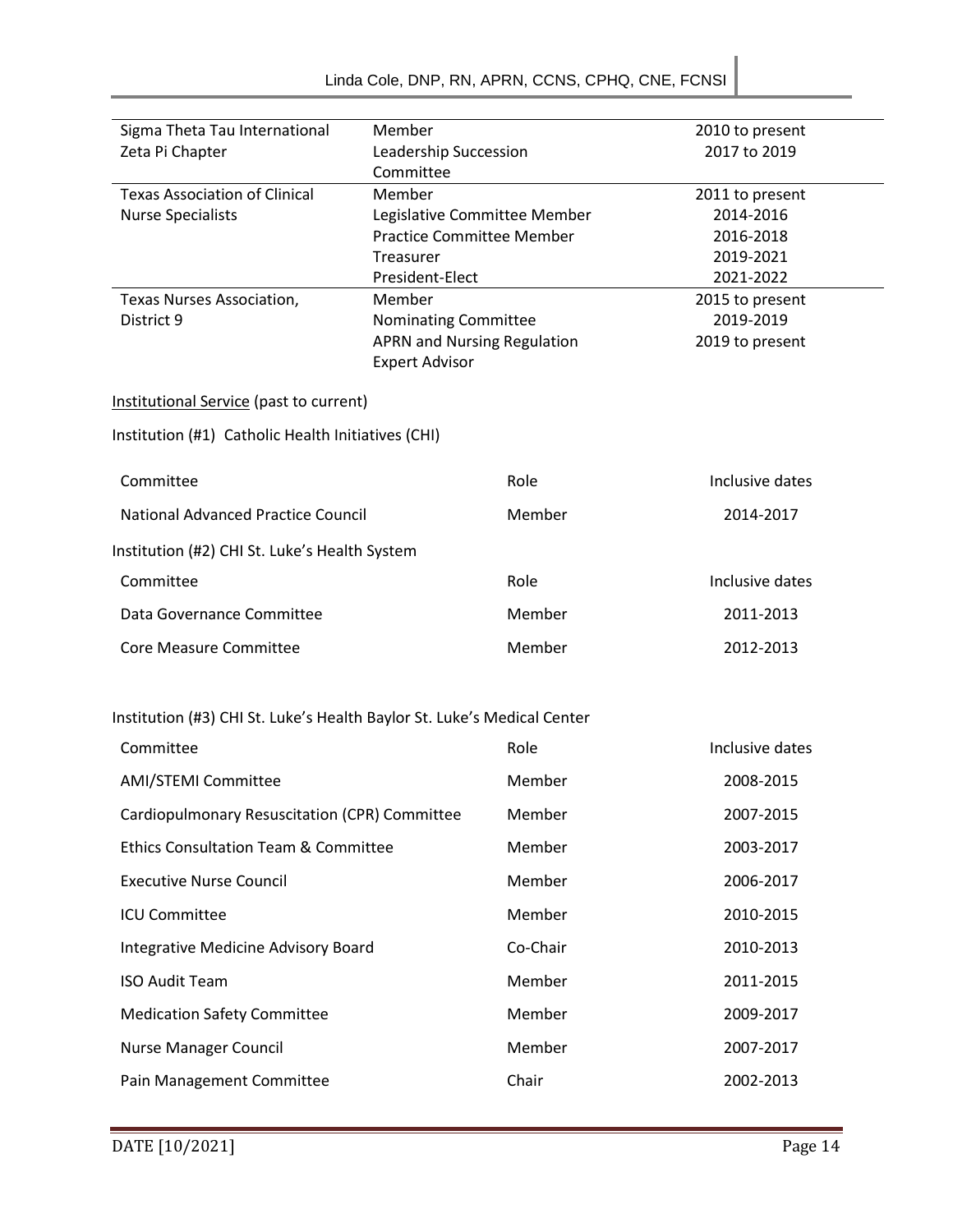| Palliative Care Advisory Board                                                      | Co-Chair                                | 2007-2013                                 |
|-------------------------------------------------------------------------------------|-----------------------------------------|-------------------------------------------|
| <b>Personal Pet Visitation Team</b>                                                 | Coordinator                             | 2010-2015                                 |
| Sepsis Committee                                                                    | Member                                  | 2012-2015                                 |
| Institution (#4) Cizik School of Nursing, University of Texas Health Science Center |                                         |                                           |
| Committee                                                                           | Role                                    | Inclusive dates                           |
| <b>Bachelor Council</b>                                                             | Member                                  | 2017-2019                                 |
| <b>DNP Council</b>                                                                  | Member<br>Chair-Elect                   | 2019 to present<br>2021-2022              |
| Master Council (MC)                                                                 | Member<br>Chair-Elect<br>Chair          | 2017 to present<br>2019-2020<br>2020-2021 |
| MC Course Evaluation Subcommittee                                                   | Member<br>Rotating Co-Chair             | 2017 to present<br>2018 to present        |
| <b>Faculty Life Council</b>                                                         | Member                                  | 2017-2019                                 |
| <b>Faculty Nominations Committee</b>                                                | Member<br>Chair                         | 2017-2019<br>2018-2019                    |
| President's Award for Leadership Selection<br>Committee                             | Member                                  | 2019                                      |
| Ambassador Program                                                                  | <b>Faculty Advisor</b>                  | 2018 to present                           |
| Community Service (past to current)                                                 |                                         |                                           |
| Organization (#1) American Belgian Malinois Rescue                                  |                                         |                                           |
| Committee                                                                           | Role                                    | Inclusive dates                           |
|                                                                                     | Volunteer                               | 2010 to present                           |
| Organization (#2) Quality Texas Foundation                                          |                                         |                                           |
| Committee                                                                           | Role                                    | Inclusive dates                           |
|                                                                                     | Examiner, Team<br>Leader, Process Coach | 2012 to 2021                              |

## **OPTIONAL APPENDICES**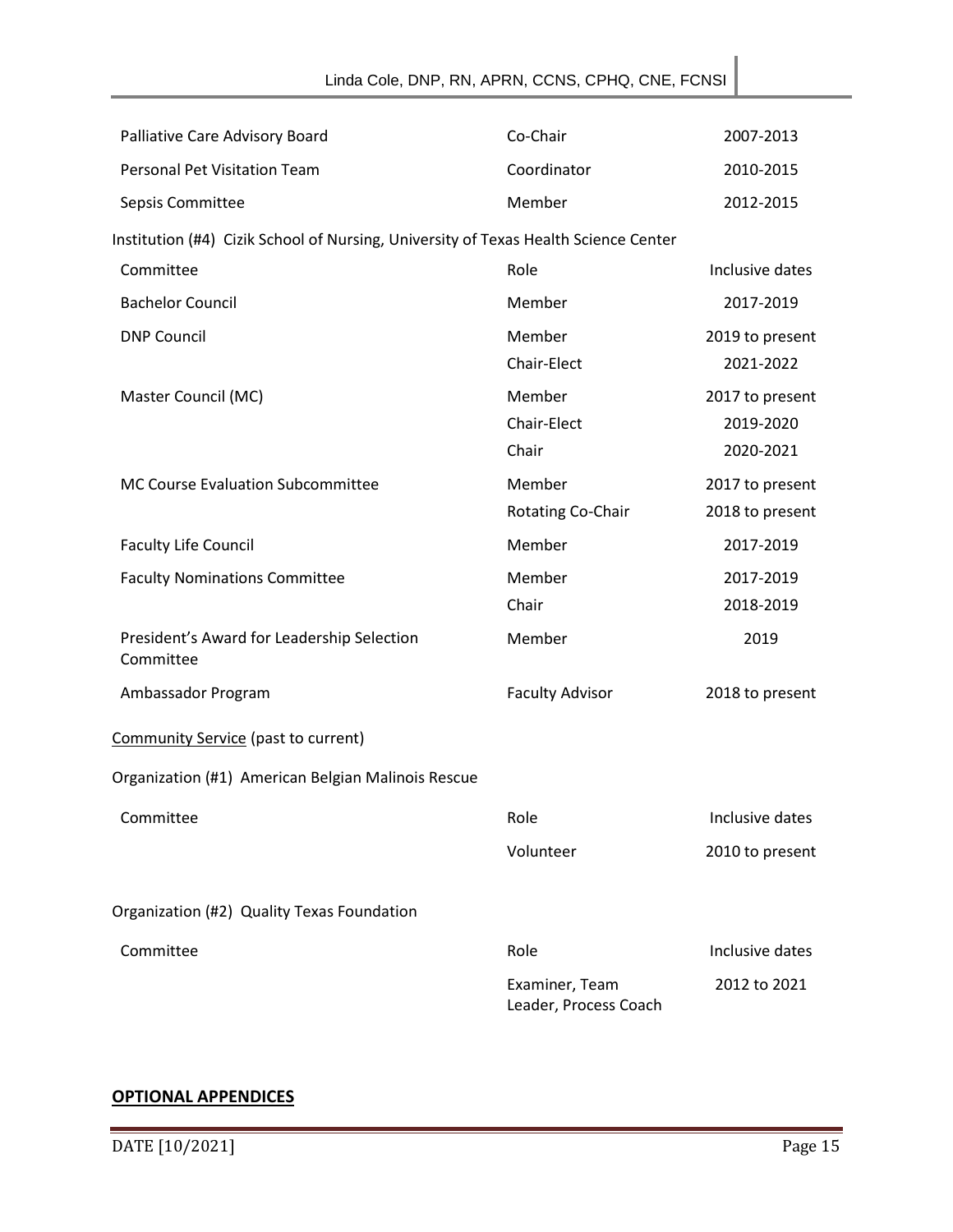#### Courses Taught (past to current)

Cizik School of Nursing, University of Texas Health Science Center

#### 2017, Summer Semester:

N3702W: Issues in Professional Practice; 4 Credit Hours; Co-faculty (40%); Online N3703W: Management and Leadership; 4 Credit Hours; Co-faculty (40%); Online N4527: Professional Practice and Leadership; 3 Credit Hours; Co-faculty (20%); Didactic N6101: Clinical & Epidemiological Research for Advanced Nursing; 3 Credit Hours; Co-faculty (20%); Hybrid N6703: Developing & Leading Human Performance; 3 Credit Hours; Co-faculty (40%); Hybrid

## 2017, Fall Semester:

N3703W: Management and Leadership; 4 Credit Hours; Co-faculty (40%); Online N4527: Professional Practice and Leadership; 3 Credit Hours; Co-faculty (30%); Didactic N6704: Organizational Performance Improvement & Patient Safety; 2 Credit Hours; Co-faculty (40%); Hybrid

N6704B: Nursing Leadership & Administration Practice 2; 1 Credit Hour; Co-faculty (40%); Hybrid

N6709W: Project Management Foundation; 1 Credit Hour; Co-faculty (40%); Online N6801: Scholarly Foundations for Advanced Practice; 3 Credit Hours; Co-faculty (20%); Hybrid

#### 2018, Spring Semester:

N3702W: Issues in Professional Practice; 4 Credit Hours; Co-faculty (40%); Online N3703W: Management and Leadership; 4 Credit Hours; Co-faculty (40%); Online N4527: Professional Practice and Leadership; 3 Credit Hours; Co-faculty (20%); Didactic N6702: Organizational Development: Creating Cultures of Excellence; 2 Credit Hours; Co-faculty (40%); Hybrid

N6702B: Nursing Leadership & Administration Practice 1; 1 Credit Hour; Co-faculty (40%); Hybrid.

N6705W: Nursing Leadership Role Focus; 2 Credit Hours; Co-faculty (30%); Online N6830: Clinical Scholarship Portfolio (2 student)

#### 2018, Summer Semester:

N3703W: Management & Leadership; 4 Credit Hours; Co-faculty (40%); Online N4527: Professional Practice and Leadership; 3 Credit Hours; Co-faculty (30%); Didactic N6703: Developing & Leading Human Performance; 3 Credit Hours; Lead faculty (60%); Hybrid N6709W: Project Management Foundation; 1 Credit Hour; Lead faculty (100%); Online N6711W: Healthcare Policy, Law, & Ethics; 2 Credit Hours; Co-Faculty (40%); Online

#### 2018, Fall Semester:

N4527: Professional Practice and Leadership; 3 Credit Hours; Co-faculty (30%); Didactic N6701: Transforming Healthcare through Nursing Leadership; 3 Credit Hours; Lead faculty (50%); Hybrid

N6704: Organizational Performance Improvement & Patient Safety; 2 Credit Hours; Co-faculty (40%); Hybrid

N6704B: Nursing Leadership & Administration Practice 2; 1 Credit Hour; Co-faculty (40%); Hybrid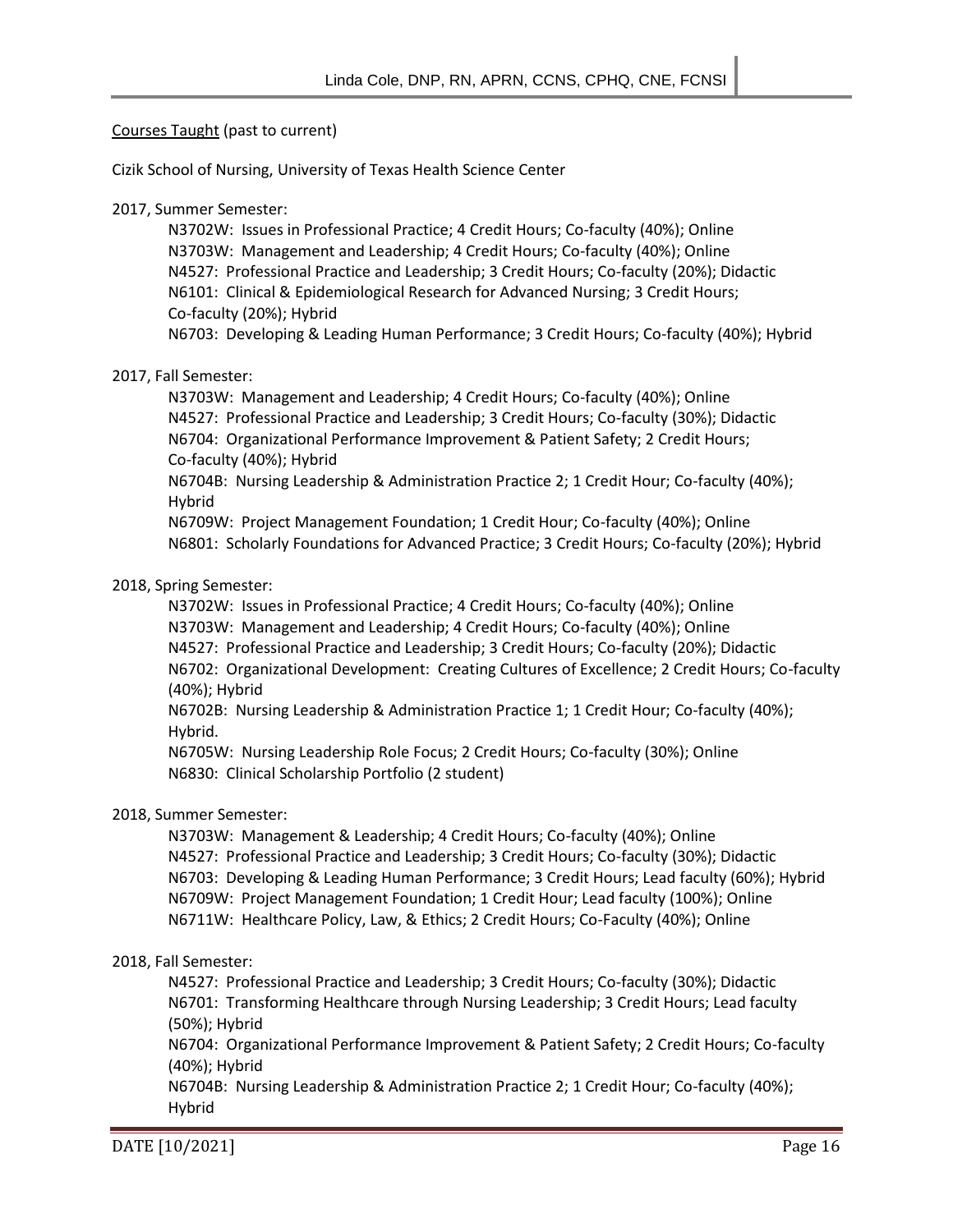N6709W: Project Management Foundation; 1 Credit Hour; Lead faculty (100%); Online N6710: Nursing Leadership and Administration Role Preceptorship; 3 Credit Hours; Co-faculty (30%); Hybrid

N6801: Scholarly Foundations for Advanced Practice; Co-faculty (10%); Hybrid

#### 2019, Spring Semester

N4527: Professional Practice and Leadership; 3 Credit Hours; Co-faculty (30%); Didactic N6702: Organizational Development: Creating Cultures of Excellence; 2 Credit Hours; Lead faculty (50%); Hybrid

N6702B: Nursing Leadership & Administration Practice 1; 1 Credit Hour; Lead faculty (50%); Hybrid.

N6705W: Nursing Leadership Role Focus; 2 Credit Hours; Lead faculty (40%); Online N6710: Nursing Leadership and Administration Role Preceptorship; 3 Credit Hours; Co-faculty (30%); Hybrid

## 2019, Summer Semester

N4527: Professional Practice and Leadership; 3 Credit Hours; Co-faculty (30%); Online N6703: Developing & Leading Human Performance; 3 Credit Hours; Lead faculty (60%); Hybrid N6709W: Project Management Foundation; 1 Credit Hour; Lead faculty (100%); Online N6830: Clinical Scholarship Portfolio (1 student)

#### 2019, Fall Semester

N4527: Professional Practice and Leadership; 3 Credit Hours; Co-faculty (10%); Online N6701: Transforming Healthcare through Nursing Leadership; 3 Credit Hours; Lead faculty (50%); Hybrid

N6704: Organizational Performance Improvement & Patient Safety; 2 Credit Hours; Co-faculty (20%); Hybrid

N6704B: Nursing Leadership & Administration Practice 2; 1 Credit Hour; Co-faculty (30%); Hybrid

N6709W: Project Management Foundation; 1 Credit Hour; Lead faculty (40%); Online N6801: Scholarly Foundations for Advanced Practice; Lead faculty (50%); Hybrid N6830: Clinical Scholarship Portfolio (5 students)

#### 2020, Spring Semester

N6702: Organizational Development: Creating Cultures of Excellence; 2 Credit Hours; Co-faculty (40%); Hybrid

N6702B: Nursing Leadership & Administration Practice 1; 1 Credit Hour; Lead faculty (60%); Hybrid.

N6710: Nursing Leadership and Administration Role Preceptorship; 3 Credit Hours; Lead faculty (100%); Hybrid

N6830: Clinical Scholarship Portfolio (6 students)

#### 2020, Summer Semester

N6703: Developing & Leading Human Performance; 3 Credit Hours; Lead faculty (100%); Hybrid

- N6845: Practice Management; 2 Credit Hours; Co-faculty (30%); Online
- N6830: Clinical Scholarship Portfolio (4 students)